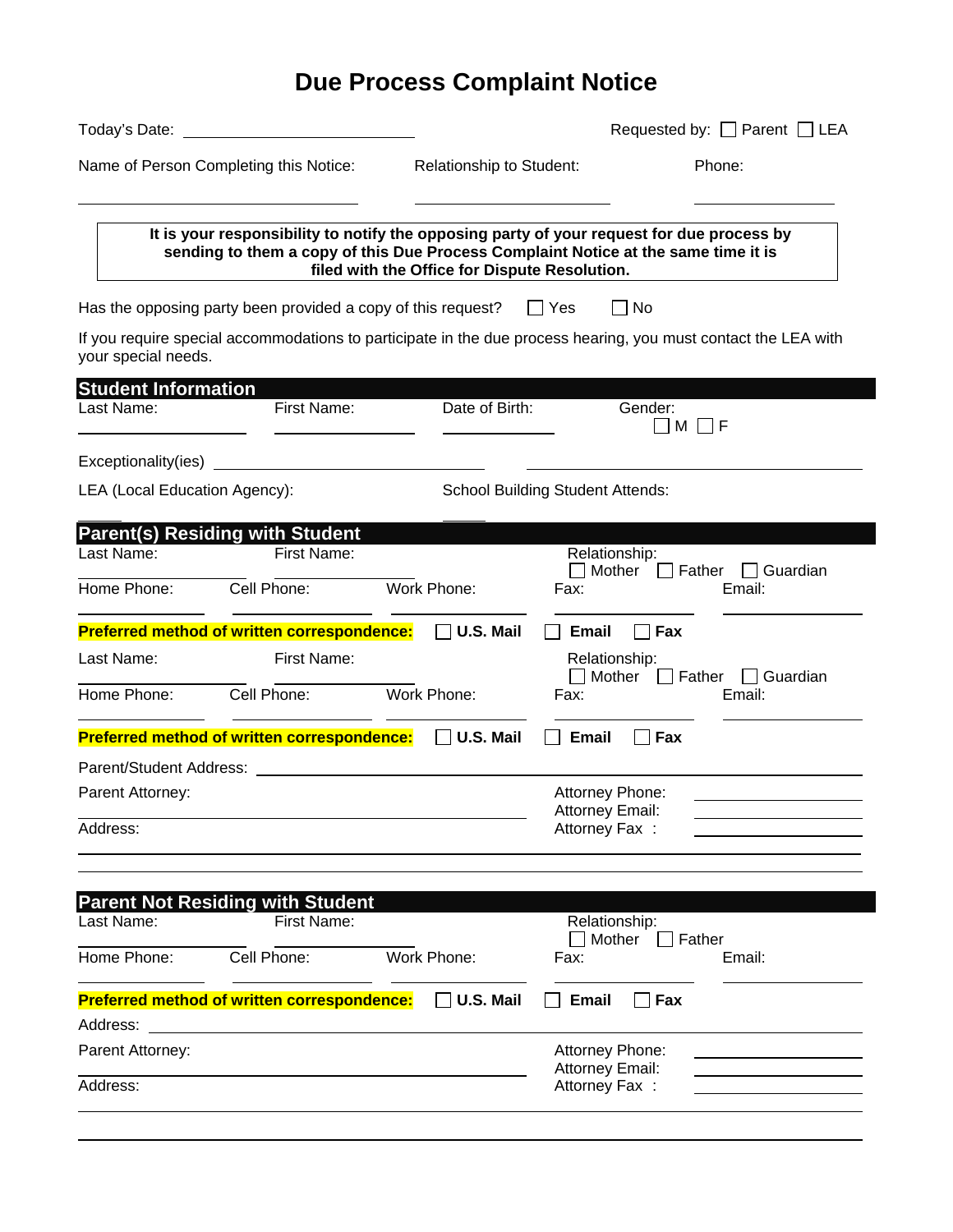| <b>Local Education Agency (LEA) Information</b> |                                                                                                                                                                                                                                                                                                                                                                                                                                                                        |                                                                                                                                                  |      |                        |                                                                                                                                                                                                           |  |  |  |
|-------------------------------------------------|------------------------------------------------------------------------------------------------------------------------------------------------------------------------------------------------------------------------------------------------------------------------------------------------------------------------------------------------------------------------------------------------------------------------------------------------------------------------|--------------------------------------------------------------------------------------------------------------------------------------------------|------|------------------------|-----------------------------------------------------------------------------------------------------------------------------------------------------------------------------------------------------------|--|--|--|
|                                                 | <b>LEA Contact</b><br>Last Name:                                                                                                                                                                                                                                                                                                                                                                                                                                       | First Name:                                                                                                                                      |      | <b>Position Title:</b> |                                                                                                                                                                                                           |  |  |  |
|                                                 | Cell Phone:                                                                                                                                                                                                                                                                                                                                                                                                                                                            | Work Phone:                                                                                                                                      | Fax: |                        | Email:                                                                                                                                                                                                    |  |  |  |
|                                                 | Address:                                                                                                                                                                                                                                                                                                                                                                                                                                                               |                                                                                                                                                  |      |                        |                                                                                                                                                                                                           |  |  |  |
|                                                 | II. Superintendent/CEO<br>Last Name:                                                                                                                                                                                                                                                                                                                                                                                                                                   | First Name:                                                                                                                                      |      | <b>Position Title:</b> |                                                                                                                                                                                                           |  |  |  |
| Address:                                        |                                                                                                                                                                                                                                                                                                                                                                                                                                                                        |                                                                                                                                                  |      |                        | Phone:                                                                                                                                                                                                    |  |  |  |
|                                                 | III. LEA Attorney                                                                                                                                                                                                                                                                                                                                                                                                                                                      |                                                                                                                                                  |      |                        | Attorney Phone:<br><b>Attorney Email:</b>                                                                                                                                                                 |  |  |  |
|                                                 | Address:                                                                                                                                                                                                                                                                                                                                                                                                                                                               |                                                                                                                                                  |      | Attorney Fax:          |                                                                                                                                                                                                           |  |  |  |
|                                                 |                                                                                                                                                                                                                                                                                                                                                                                                                                                                        | IV. The Due Process Hearing will be held at the following address:<br>(Building Name, Address and Room Number/Name - to be completed by the LEA) |      |                        |                                                                                                                                                                                                           |  |  |  |
|                                                 |                                                                                                                                                                                                                                                                                                                                                                                                                                                                        | <b>Hearing Location Contact &amp; Phone No.:</b>                                                                                                 |      |                        |                                                                                                                                                                                                           |  |  |  |
|                                                 |                                                                                                                                                                                                                                                                                                                                                                                                                                                                        | <b>Information About the Due Process Complaint Notice</b>                                                                                        |      |                        |                                                                                                                                                                                                           |  |  |  |
|                                                 |                                                                                                                                                                                                                                                                                                                                                                                                                                                                        |                                                                                                                                                  |      |                        | A. Does your issue pertain to a Hearing Officer Decision which has not been implemented?<br>Yes ∐ No                                                                                                      |  |  |  |
|                                                 |                                                                                                                                                                                                                                                                                                                                                                                                                                                                        |                                                                                                                                                  |      |                        | (If yes, the Bureau of Special Education will be notified, and will investigate the matter. Due Process is not<br>available when the issue pertains to non-implementation of a Hearing Officer Decision.) |  |  |  |
|                                                 | <b>B.</b> Is this a request for an expedited hearing? $\Box$ Yes<br>∐ No<br>If yes, please check one of the reasons below:<br>$\Box$ Disciplinary (drugs/weapons)<br>□ ESY (Extended School Year)<br>Check here if Student is in the ESY Target Group [                                                                                                                                                                                                                |                                                                                                                                                  |      |                        |                                                                                                                                                                                                           |  |  |  |
|                                                 | C. The law states that a party may not have a due process hearing until a Due Process Complaint Notice is filed,<br>which meets all of the legal requirements. An opposing party may challenge the sufficiency of the Due Process<br>Complaint Notice if it is lacking sufficient information. You must describe the nature of the problem giving rise<br>to this request for due process, including as many facts to support your position as possible. You must also |                                                                                                                                                  |      |                        |                                                                                                                                                                                                           |  |  |  |

provide a proposed resolution of the problem to the extent known and available to you. You may attach a

**Nature of the problem:** 

separate sheet of paper if you need more space: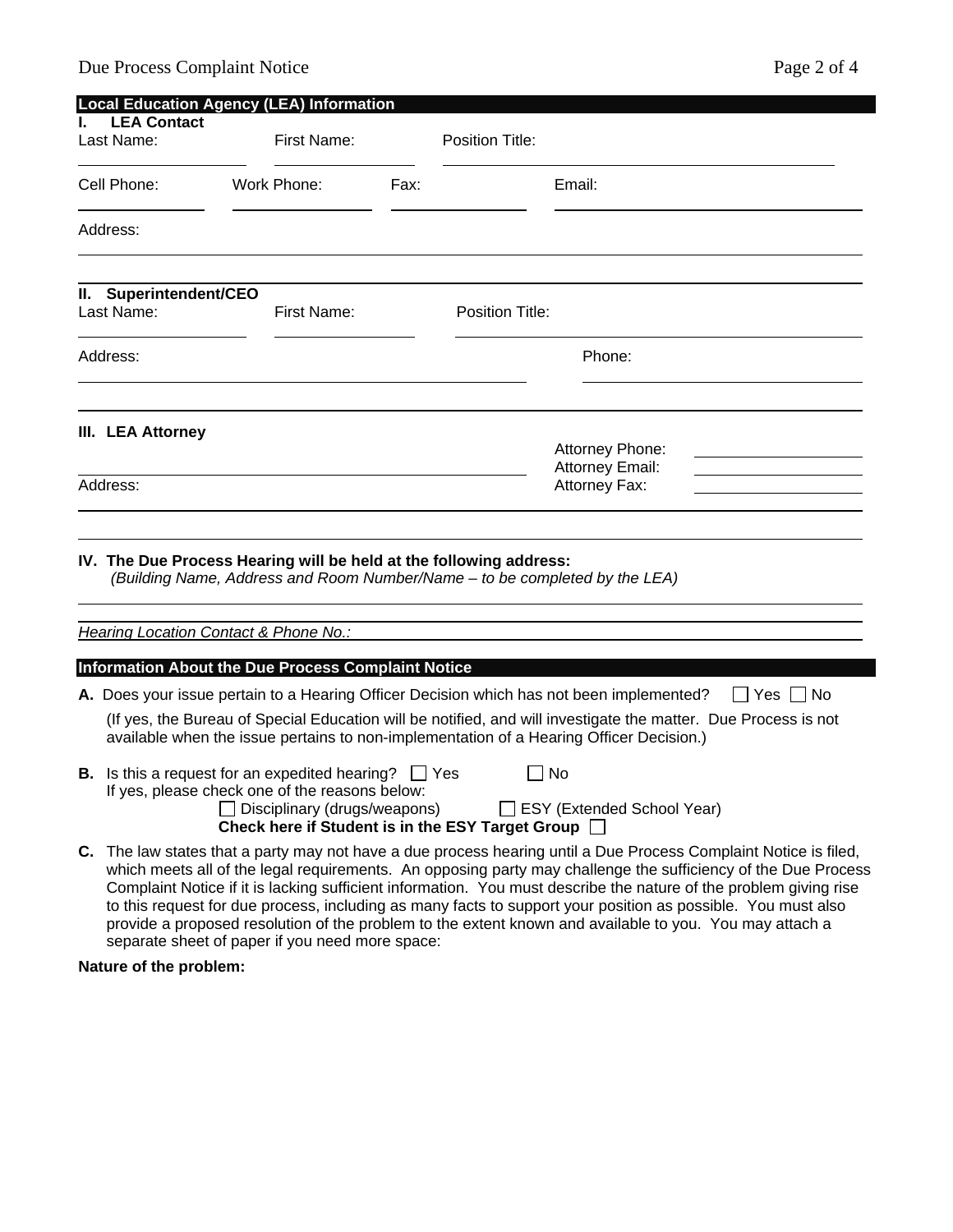**Nature of the problem:** *(continued)* 

**Proposed Resolution:** 

If you know the opposing side's position on this matter, you may provide it here, although it is not required by law:

- **D.** Prior to a due process hearing taking place, the law requires the parties to participate in a Resolution Session, unless both sides agree in writing to waive this requirement. Please complete the following information:
	- 1. A Resolution Meeting to discuss these issues is scheduled for: \_\_\_\_\_\_\_\_\_\_\_\_ (Date)
	- 2. A Resolution Meeting was held on: \_\_\_\_\_\_\_\_\_\_\_\_\_\_\_\_\_(Date)
	- 3. Participation in the Resolution Meeting was waived by both parents and the LEA in writing on: \_\_\_\_\_(Date)
	- 4. In lieu of a Resolution Meeting, I am requesting mediation\*.  $\Box$
- \* If #4 is checked, the ODR Mediation Case Manager will be in contact with the parties.